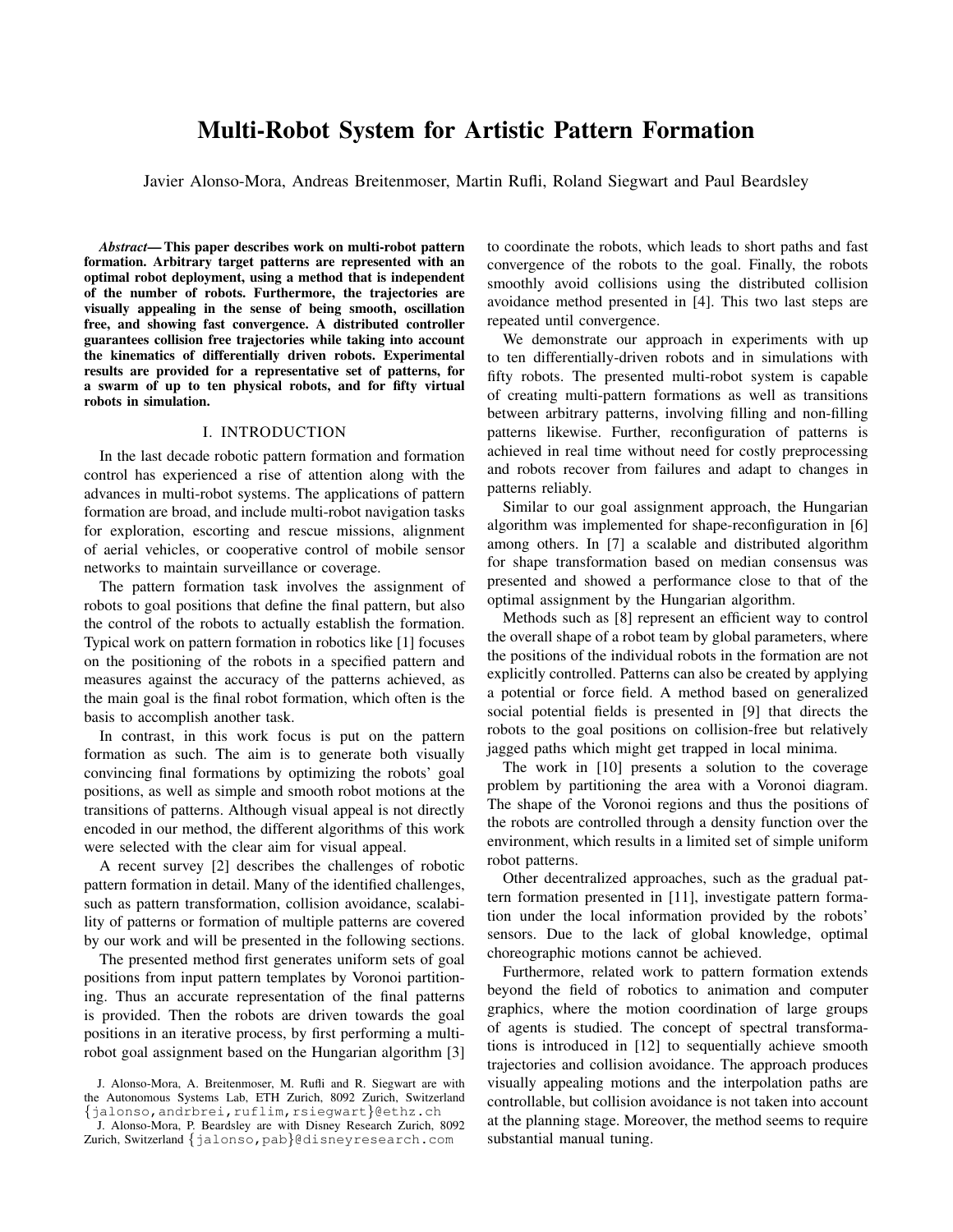The remainder of the paper is structured as follows. Section II states the problem and gives an overview of the presented approach to pattern formation. Section III describes the goal generation for representation of the final pattern, whereas Section IV presents the control. In Section V simulations and experiments are discussed. Finally, Section VI concludes and gives an outlook on our future work.

## II. PROBLEM DEFINITION AND OVERVIEW

Given m non-intersecting patterns  $\{P_1, \ldots, P_m\}$  and n robots  $\{R_1, \ldots, R_n\}$  of radius  $\{r_1, \ldots, r_n\}$ , two complementary problems arise: first, to obtain the best possible distribution of the  $n$  robots over the  $m$  patterns so that in their final positions the patterns are optimally represented; second, to guarantee visually appealing motions of the robots and fast convergence, both for holonomic and non-holonomic robots.

The solution here presented consists of two main steps, each one solving one of the aforementioned problems.

First, a set of  $n$  goal positions is computed. The goal positions represent the patterns and are independent of the initial positions of the robots. This initial computation is equivalent to a coverage method and can be computed offline if the pattern is known a priori. The result of this step is a set of  $\sum_{l=1}^{m} n_l = n$  goal positions, where  $n_l$  goal positions represent pattern  $P_l$ .

Second, robots are driven towards the set of goals by a real-time controller. This iterative controller is subdivided into three parts: first the robots are optimally and uniquely assigned to goal positions, second each robot computes a preferred velocity towards its goal independently of the other robots, third each robot chooses a collision free velocity close to its preferred velocity, taking the current positions and velocities of its neighbors into account, and moves according to this computed velocity. Visual appeal in the trajectories is obtained thanks to the optimal goal assignment and reciprocal collision avoidance which avoids oscillations and produces smooth trajectories.

## III. GOAL GENERATION

Given  $m$  patterns, the objective is to find the positions of  $n$  samples which optimally represent them. The samples are spread over the patterns according to their relative area. The ratios  $a(P_1)$ :  $a(P_2)$ :  $\cdots$ :  $a(P_m)$  are kept close to  $n_1$ :  $n_2$ :  $\cdots$ :  $n_m$ , with  $\sum_{l=1}^{m} n_l = n$  and  $a(P_l)$  the area of pattern  $P_l$ . Therefore, the problem is reformulated as optimizing the positioning of a set of  $n_l$  particles representative for each pattern  $P_l$ . This is equivalent to a coverage problem, as stated in [10], where a cost function given by

$$
\sum_{j=1}^{n_l} \int_{W_j^l} ||\mathbf{q} - \mathbf{q}_j^l|| \rho_l(\mathbf{q}) d\mathbf{q}
$$
 (1)

is to be minimized. The set  $\{W_j^l\}_{j\in[1,n_l]}$  is a partition of the convex region  $\hat{P}_l$  that entirely encloses  $P_l$ ,  $\mathbf{q}_j^l$  are the positions of the particles, i.e. the generators of the partition and  $\rho_l(\mathbf{q})$  a mass density function which takes high values in  $P_l$  and decreases towards zero outside. Note that an enclosing convex region  $\hat{P}_l$  is needed for computation of the partition, but the pattern itself  $P_l$  can be of arbitrary shape. The Lloyd algorithm presented in [10] guarantees convergence of the final particle configuration to a local minimum.

Fig. 1 demonstrates the process. The algorithm is initialized to  $n_l$  particles uniformly sampled within the pattern  $P_l$ . In each step the optimal partition given by the current samples is computed. This is the Voronoi tessellation,

$$
V_j^l = \{ \mathbf{q} \in \hat{P}_l \, | \, ||\mathbf{q} - \mathbf{q}_j^l|| \le ||\mathbf{q} - \mathbf{q}_s^l||, \, \forall s \in [1, n_l], s \ne j \}.
$$
\n(2)

The position of each particle  $q_j^l$  is updated to its optimal placement, the centroid of its cell,

$$
C_{V_j^l} = \frac{\int_{V_j^l} \mathbf{q} \rho_l(\mathbf{q}) d\mathbf{q}}{\int_{V_j^l} \rho_l(\mathbf{q}) d\mathbf{q}}.
$$
 (3)

Due to the proximity between initial and final positions of the samples the iterative optimization quickly converges to a local minimum of the coverage function (1), which in general is a good representation of the pattern. Implementation of the Lloyd algorithm can be either distributed or centralized. For each pattern, the centralized optimization presents  $\mathcal{O}(n_l \log n_l)$  overall time complexity of one step of the computation and a good distribution can be obtained in ten to twenty iterations if the start positions are sampled from a uniform distribution [13].

Let us call  $G_l$  the set of  $n_l$  particles that optimally represents pattern  $P_l$  and has been obtained through the presented Voronoi coverage optimization. Finally, the set of goals G is formed by the union  $G = \bigcup_{l=1}^{m} G_l$ . Fig. 1 shows the initial and final position of the particles for representing a triangle.

### IV. CONTROL

In order to achieve fast convergence and smooth trajectories, a simple real-time control is proposed. In each iteration, each agent  $R_i$  is uniquely assigned to a goal position  $\mathbf{g}_j \in G$ , computes a preferred velocity independently of the other agents and modifies it to avoid collisions with its neighbors.

#### *A. Goal assignment*

In each iteration the first step is to find a bijection between the  $n$  agents and the  $n$  goal positions which minimizes a cost



Fig. 1. Left: Initial samples for representing a triangle and Voronoi tessellation. Right: Final position of the samples after convergence and their Voronoi tessellation.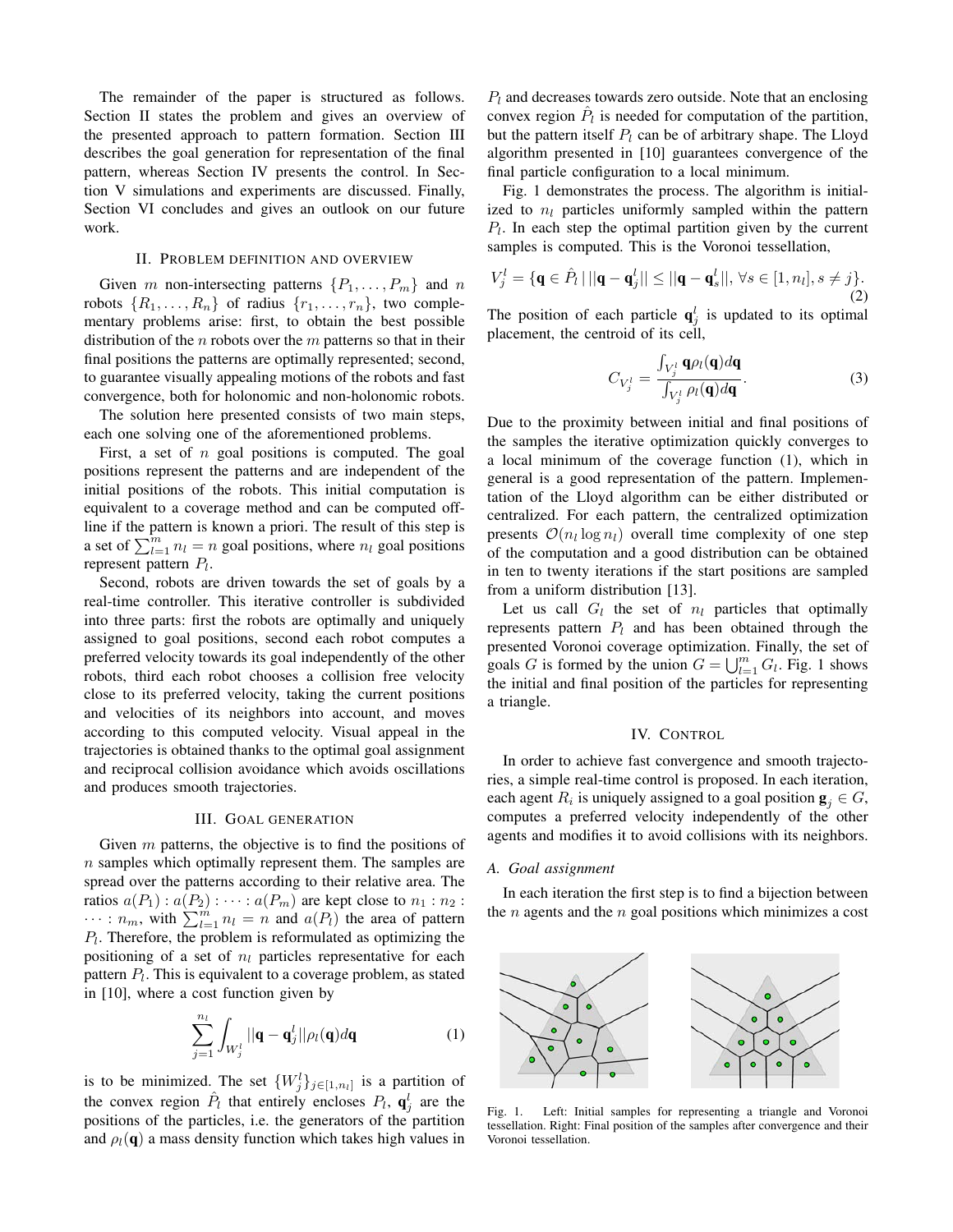function, here given by the sum of squared distances to the goal

$$
\sigma_{GA}^k = \underset{\sigma^k}{\text{argmin}} \sum_{i=1}^n ||\mathbf{g}_{\sigma^k(i)} - \mathbf{p}_i^k||^2, \tag{4}
$$

where k is the iteration index,  $\sigma^k$  the assignment function,  $\mathbf{p}_i^k$ the position of robot  $R_i$  at iteration k and  $\mathbf{g}_{\sigma^k(i)}$  its assigned goal.

The centralized Hungarian algorithm for optimally solving the goal assignment problem with cost  $O(n^4)$  was given by Kuhn and Munkres [3] and later improved by Edmonds and Karp to cost  $O(n^3)$  [14]. In [16] a distributed task assignment method with market based coordination is presented, which finds a sub-optimal solution in a maximum of  $n(n + 1)/2$ iterations for each robot. In our present simulations and experiments a centralized version of the Hungarian algorithm is used, thus the optimal assignment is found. This computation becomes prohibitive for groups of robots larger than the ones used in the experiments and simulations. In that case, a suboptimal goal assignment should be computed. Moreover, due to the low number of reassignments observed throughout iterations, this layer could run at a lower rate in a parallelized approach.

## *B. Preferred velocity*

Each robot  $R_i$  selects a preferred velocity  $\mathbf{v}_{pref_i}^k$  towards its assigned goal without taking into account the other robots. This velocity is given by a simple proportional controller

$$
\mathbf{v}_{pref_i}^k = V_p \min\left(1, \frac{||\mathbf{g}_{\sigma_{GA}^k(i)} - \mathbf{p}_i^k||}{K_a}\right) \frac{\mathbf{g}_{\sigma_{GA}^k(i)} - \mathbf{p}_i^k}{||\mathbf{g}_{\sigma_{GA}^k(i)} - \mathbf{p}_i^k||},\tag{5}
$$

where the constant  $V_p > 0$  is the preferred speed of the robot and is chosen slightly lower than the maximum speed. This is in order to successfully avoid collisions by speeding-up if needed. The constant  $K_a > 0$  is the distance to the goal from which the preferred velocity is reduced linearly. In order to guarantee convergence without oscillations  $K_a$  must verify  $K_a \geq V_p \Delta t$ , where  $\Delta t$  is the time step of the controller. Note that the non-holonomicity of the robots is taken into account in the local collision avoidance.

## *C. Local collision avoidance*

For each robot, given a preferred velocity  $\mathbf{v}_{pref_i}^k$  and the current velocities and positions of its neighbors, a collision free velocity  $\mathbf{v}_{cf_i}^k$  and appropriate controls are computed. In order to avoid collisions while guaranteeing visually appealing motions local reciprocal collision avoidance is implemented. The method is based on Velocity Obstacles [17] in velocity space and exploits the fact that all controlled robots in the environment react following the same scheme. For holonomic robots refer to [18]. The kinematic constraints of non-holonomic robots are taken into account in NH-ORCA [4], which is the chosen method here shortly described.

Assume a differential-drive robot with constraints in its linear and angular velocities given by  $|v| \leq v_{max}$  –

 $|\omega| \frac{l_w}{2}$  and  $|\omega| \leq \omega_{max}$ , where  $l_w$  is the inter-wheel distance and  $v_{max}$  and  $\omega_{max}$  the maximum linear and angular speeds. Further consider a set of basic trajectories described by two segments, the first segment at  $v$  and  $\omega$  constant and the second one starting at a fixed time  $T_0 \geq \Delta t$ , at constant v and  $\omega = 0$ .

Given a holonomic robot with constant velocity  $v_H$ , its trajectory can be tracked by a non-holonomic robot moving along a trajectory subject to the aforementioned constraints in speed and path, within a certain tracking error. The set  $S_{AHV_i}$  now defines the velocities that can be tracked by robot  $R_i$  within an error below a fixed upper limit  $\epsilon_{max} \geq 0$ , and  $P_{AHV_i}$  is its polygonal approximation. In [4] the closed form of  $S_{AHV_i}$  was presented.

The set of collision-free velocities  $ORCA_i^{\tau}$  for robot  $R_i$ with horizon  $\tau$  is given by

$$
ORCA_i^{\tau} = P_{AHV_i} \cap \bigcap_{j=1, j \neq i}^{n} ORCA_{i|j}^{\tau}, \tag{6}
$$

where  $ORCA^{\tau}_{i|j}$  is the set of collision-free velocities for horizon  $\tau$ , and a holonomic robot at position  $p_i^k$  and radius  $r_i + \epsilon_{max}$  with respect to a holonomic robot at position  $p_j^k$ , radius  $r_j + \epsilon_{max}$  and velocity  $\mathbf{v}_{cf_j}^{k-1}$ . As shown in [18],  $\check{O}RCA_{i|j}^{\tau}$  is given by the half plane in velocity space computed geometrically from the generated Velocity Obstacle. Finally,  $\mathbf{v}_{cf_i}^k$  is selected as

$$
\mathbf{v}_{cf_i}^k = \underset{\mathbf{v} \in ORCA_i^{\tau}}{\operatorname{argmin}} \|\mathbf{v} - \mathbf{v}_{pref_i}^k\|. \tag{7}
$$

An example with five robots is presented in Fig. 2.

Then feasible controls  $(v_i^k, \omega_i^k)$  are chosen for robot  $R_i$ , which minimize the tracking error of  $\mathbf{v}_{cf_i}^k$  while following the aforementioned basic trajectories. The mapping between  $v_{cf}$ and  $(v, \omega)$  was given in closed form in [4]. Moreover,  $\epsilon_{max}$  is dynamically decreased to guarantee  $r_i + r_j + 2\epsilon_{max} \le ||\mathbf{p}_i^k |\mathbf{p}_j^k||$ . In addition, for crowded scenarios the time horizon can be optimized in each step by solving a 3D optimization [18], algorithm that runs in  $\mathcal{O}(n_i)$  expected time for each robot  $R_i$ , where  $n_i$  is the number of neighboring robots.

The result is an algorithm that guarantees collision-free trajectories for non-holonomic robots even in highly crowded environments. The collision avoidance layer can be fully par-



Fig. 2. NH-ORCA optimization in velocity space for a differentially driven robot in a scenario with five robots.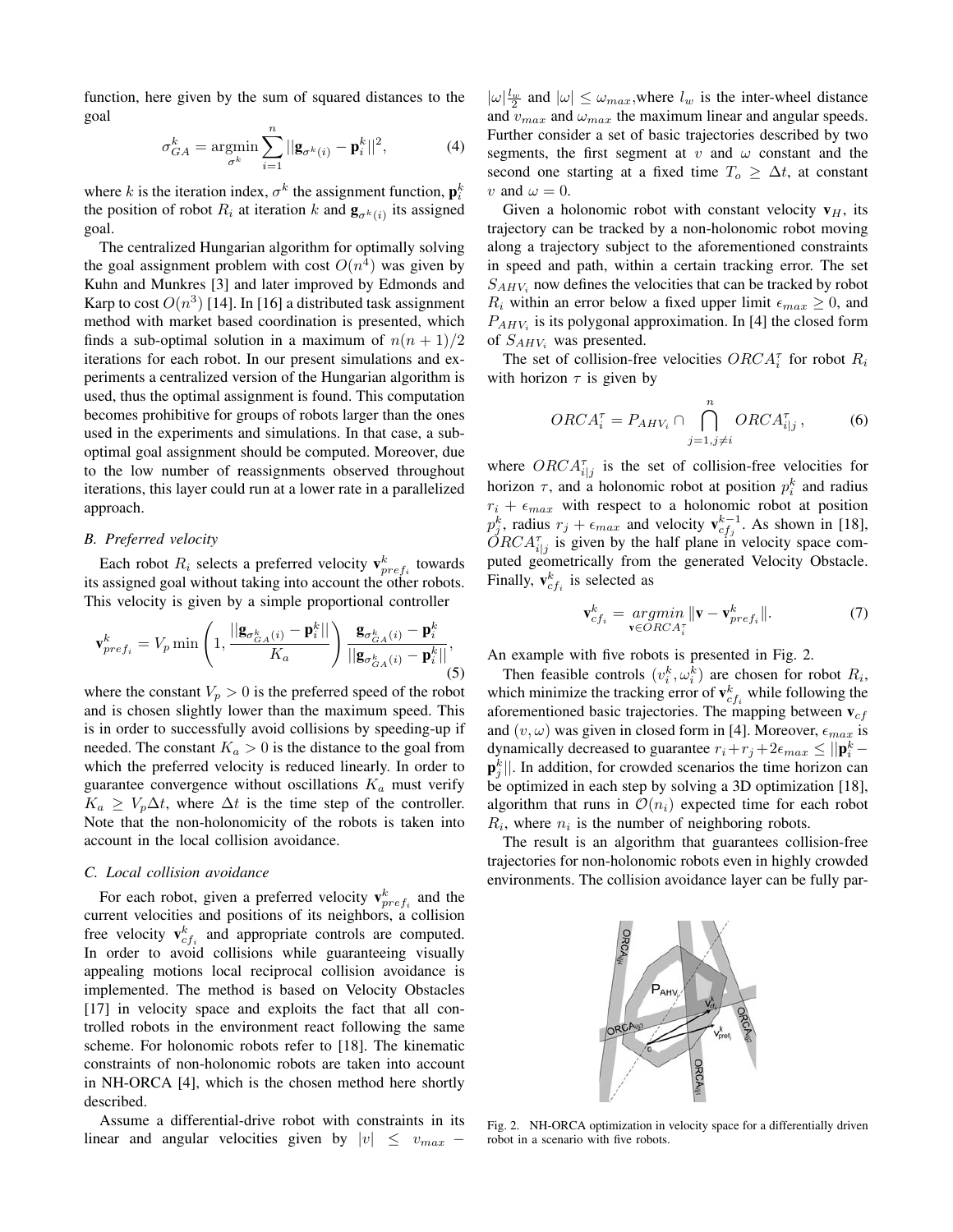

Fig. 3. Multi-robot pattern formation. Top row, left to right: seven robots starting from random positions transition to form sequentially a circle, two lines and a ring, which follows in Fig. 4; intermediate and final frames are displayed. Middle row: Identical transformation with ten robots. Bottom row: Identical transformations with fifty simulated robots. The target patterns are displayed in the background at the bottom row.

allelized and information exchange is limited to knowledge of size, position and velocity of the robots' neighbors.

#### V. SIMULATION AND EXPERIMENTS

The pattern formation and control methods presented in this paper are tested both in experiments with real robots and in simulation. For the experiments a representative set of patterns is chosen, which is composed of polygonal convex and non-convex patterns, line patterns, filled patterns and patterns with hole, and formations with multiple patterns at a time. The chosen patterns are a circle, two lines, a ring, a triangle and three stars.

These patterns are visible as the background shapes in the bottom rows of Figs. 3 and 4. We show the representation of these patterns using four, seven and ten physical robots, and fifty simulated robots. We also show that trajectories present fast convergence, are smooth and exempt of undesired oscillations, thus they are visually pleasing.

#### *A. Setup for pattern formation*

The arena consists of a white 1.5 m x 1.5 m flat area on which the robots operate. An overhead camera tracks them through unique infrared LED codes. Communication to a centralized computing unit is realized via generic radio receivers at 10 Hz. In the following experiments we employ a maximum number of ten modified e-pucks [5], which are small disk-shaped differentially-driven robots. Furthermore, each robot is equipped with an array of 3 x 3 RGB color LEDs to portray a desired pattern. In Table I the relevant parameters of the modified e-puck are given, together with the NH-ORCA collision avoidance constants. Note that  $\epsilon_{max}$ is decreased when robots are extremely close and horizon

 $\tau$  might be decreased to guarantee feasibility of the optimization, as described in Section IV. The simulations are carried out identically to the physical experiments, except that the tracking part is omitted and the vehicle kinematics are simulated by adding a similar amount of actuation noise as found in the real system. Note that noise is almost negligible in this setup.

#### *B. Experimental results*

Three runs of experiments are presented where the number of robots is increased; four, seven and ten robots are used. In all runs the robots are placed randomly on the arena and sequentially move from one pattern formation to the other. The intermediate and final frames for seven and ten robots are displayed starting in Fig. 3 and continuing in Fig. 4. In the top row of Fig. 3 and from left to right, seven robots start from random positions to form sequentially a circle, two lines and a ring, which follows in Fig. 4. In the middle

TABLE I PARAMETERS OF AN E-PUCK ROBOT AND NH-ORCA CONSTANTS

| Symbol           | Value  | Units | Description                     |
|------------------|--------|-------|---------------------------------|
| $l_{w}$          | 0.0525 | m     | Distance between wheels         |
| $d_w$            | 0.041  | m     | Diameter of the wheels          |
| $d_A$            | 0.09   | m     | Maximum diameter of the robot   |
| $v_{max}$        | 0.13   | m/s   | Maximum linear speed            |
| $\omega_{max}$   | 4.96   | rad/s | Maximum angular speed           |
| $\epsilon_{max}$ | 0.01   | m     | Maximum tracking error          |
| $\tau$           | 2      | S     | Time to collision horizon       |
| $T_{o}$          | 0.35   | S     | Time to achieve orientation     |
| $V_p$            | 0.12   | m/s   | Preferred speed                 |
| Κ.               | 0.1    | m     | Linear speed reduction distance |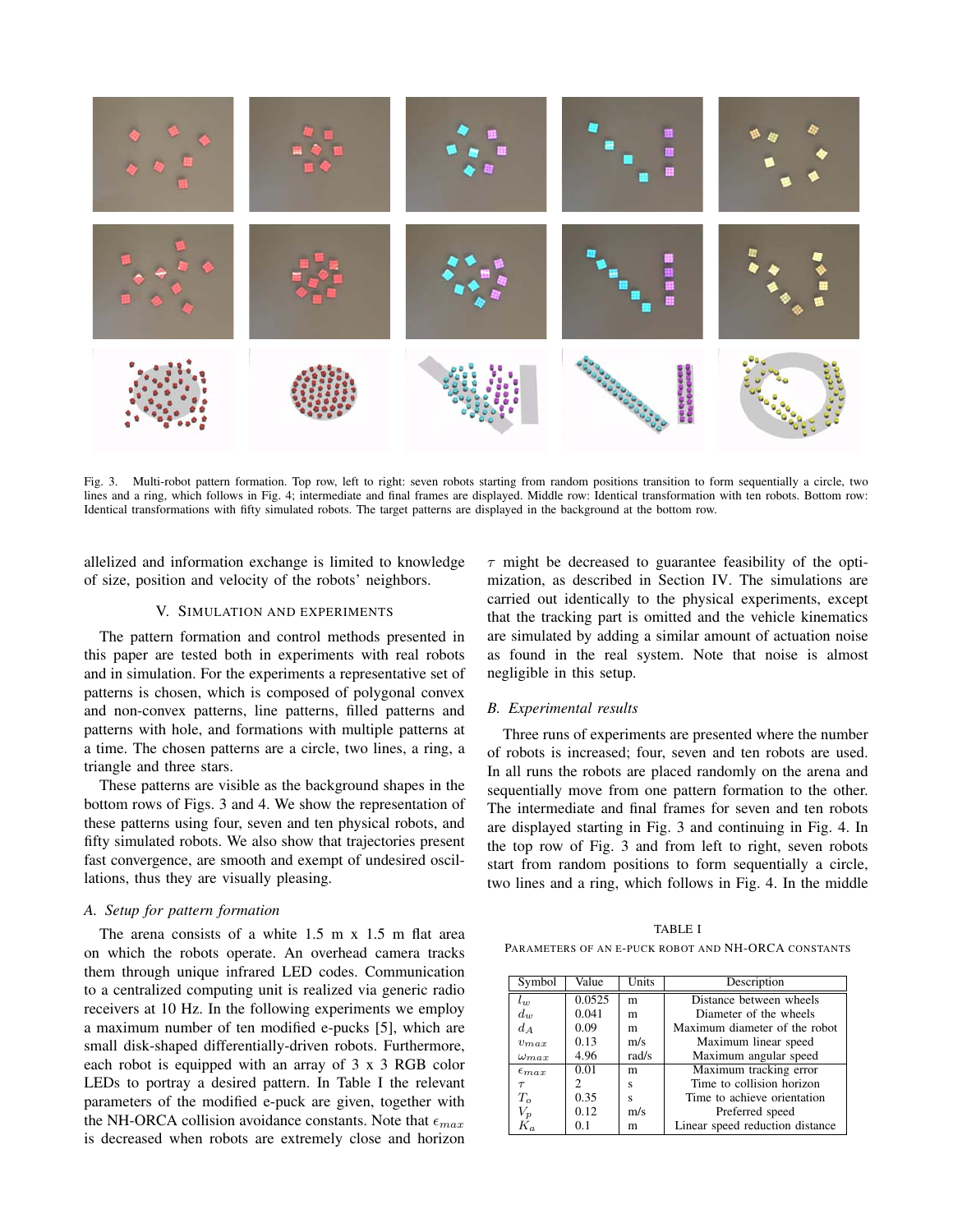

Fig. 4. Multi-robot pattern formation (cont'd from Fig. 3). Top row, left to right: seven robots after achieving a ring pattern transition to form sequentially a triangle and three stars; intermediate and final frames are displayed. Middle row: Identical transformation with ten robots. Bottom row: Identical transformations with fifty simulated robots. The target patterns are displayed in the background at the bottom row.

row identical transformations with ten robots are displayed. The target patterns are displayed in the background at the bottom row. The sequences continue in Fig. 4, where after achieving a ring pattern, the robots first form a triangle and then three stars. Each sequence, from the first to the last pattern, has a duration of approximately 20 seconds and shows that the robots display the pattern optimally in their final positions. Even for low numbers of robots the method is able to represent a target pattern closely, although the visual effect is clearly affected by the low resolution, as can be seen from Fig. 5 where only four robots represent the patterns.

In Fig. 6 the trajectories for several pattern transformations are depicted, where each line represents the path of a robot, with the light blue stars the start positions and the black circles the end positions. The presented transformations are ordered from left to right: ten robots from two lines to ring, fifty simulated robots from two lines to ring and from ring to triangle. Smooth and oscillation-free trajectories are obtained. Collisions are fully avoided while keeping elegant motions. A video that shows the conducted experiments in full length and real speed accompanies the paper.

# *C. Simulation results*

In simulation the number of robots is increased to fifty and the same sequence of patterns described in Section V-B is simulated. The intermediate and final frames are displayed starting in the bottom row of Fig. 3 and continuing in the bottom row of Fig. 4. The target patterns are displayed in the background of the images. As expected, increasing the number of robots improves the quality of the representation. This sequence is included in the accompanying video in full length and at double speed.

## *D. Recovery from perturbations*

Thanks to the goal assignment performed in each iteration, the system adapts to major perturbations in the position of the robots by redistributing them to reform the pattern quickly. In Fig. 7 the recovery from a perturbation (top-right) is shown. Note that initial (top-left) and final (bottom-right) distributions are identical, although the robots have been redistributed. This experiment is presented in full length and real speed in the accompanying video.

## VI. CONCLUSION AND FUTURE WORK

In this work a multi-robot control method for pattern formation is presented and tested in experiments and simulation. First, optimal final formations are achieved independently of the number of robots. Nevertheless, the minimum number of robots needed for obtaining a visually pleasant representation depends on the given pattern and remains difficult to specify in general. To obtain the final positions the Voronoi coverage method is applied before the robots start moving. This computation can be distributed. Second, visually appealing trajectories (oscillation-free, smooth and of similar length for all robots) are obtained with fast convergence to the final formation from any start conditions. To achieve this, a real-time controller is implemented. The goal assignment step is implemented in a centralized scheme, but existing distributed algorithms could be utilized instead; the local collision avoidance is inherently distributed. Fast computation of the goal positions and fast convergence to the final pattern was achieved in all of our experiments, where no failure was detected. Furthermore, motions are guaranteed to be collision-free for the case of multiple differentially-driven robots.